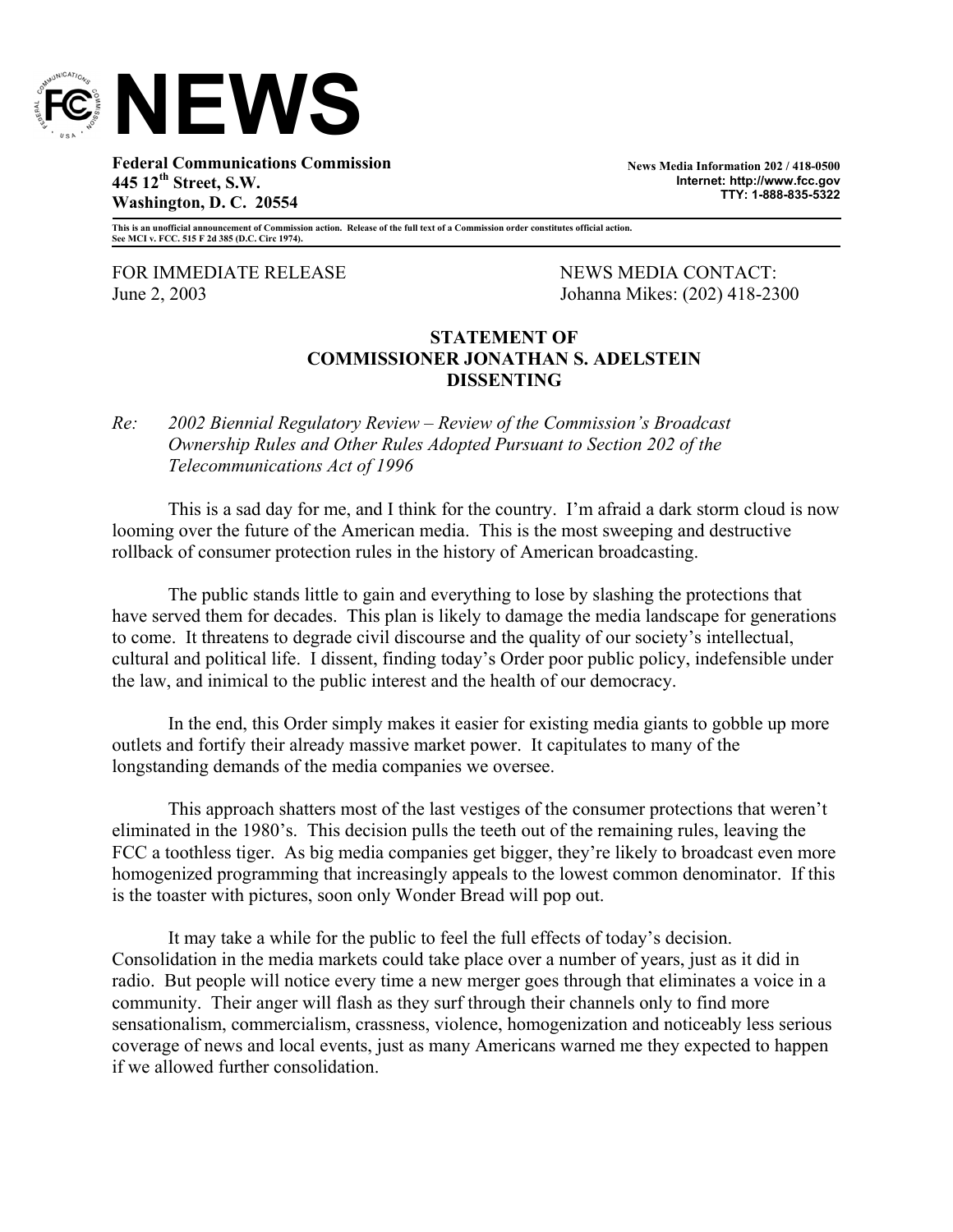It didn't have to turn out this way. Congress and the courts forced a massive review. They did not force massive deregulation. We had a choice. The courts required us to justify our rules, not to gut them or replace them with pale substitutes. Certainly, the media markets have changed, and our rules must keep pace. But the majority chose to go much further than Congress or the courts required. They chose to pursue gratuitous deregulation. This is by far the most dramatic weakening of our media ownership rules this country has ever seen.

This has turned out to be a painful process. I had hoped for a better outcome I could support, or at least oppose less strenuously. The Commission undertook the most comprehensive review of its rules ever. It was designed as an effort to produce a judicially-sustainable, intellectually-coherent framework. But those good intentions and good faith efforts didn't pan out. The comprehensive framework never materialized. An effort begun with serious intellectual aspirations descended into an incoherent, outcome-driven political document, the likes of which the Commission has too often seen and sought to avoid.

A new regime for a new era never materialized. Instead, we're left with a muddled patchwork of meager protections. The only consistent elements are market-driven philosophies and deregulatory outcomes. The Order is rife with references to market efficiencies but virtually devoid of references to consumers or citizens.

It's been difficult for me to watch a group of colleagues whom I genuinely respect, like and admire move in a direction with which I so strongly disagree. I feel compelled to speak out, but take no joy in taking such strong exception.

The majority implies that Congress and the courts forced this outcome. I disagree. We had much wider latitude than this suggests. The biennial review provides a simple directive – to determine whether the rules "are necessary in the public interest as the result of competition," repealing or modifying them only if we deem them "no longer in the public interest."

The linchpin of Congress's statutory guidance is two words – public interest. The American citizenry should benefit from each decision. All American citizens must benefit, including minorities, women, and non-English speaking citizens.

In the context of media ownership, no matter what others think the Circuit Court may have implied, the FCC still has a special duty to protect what the Supreme Court referred to as an "uninhibited marketplace of ideas."

I'm afraid this decision departs dramatically from our statutory mandate, which is to establish rules in the "public interest, convenience, and necessity." Let me explain why today I think we fail to meet even that flexible, broad standard.

Judging from our record, public opposition is nearly unanimous, from ultra-conservatives to ultra-liberals, and virtually everyone in between. We have received about three-quarters of a million comments from the public in opposition to relaxing our ownership rules, a new record, and only a handful in support. Of the hundreds of citizens I heard from directly at field hearings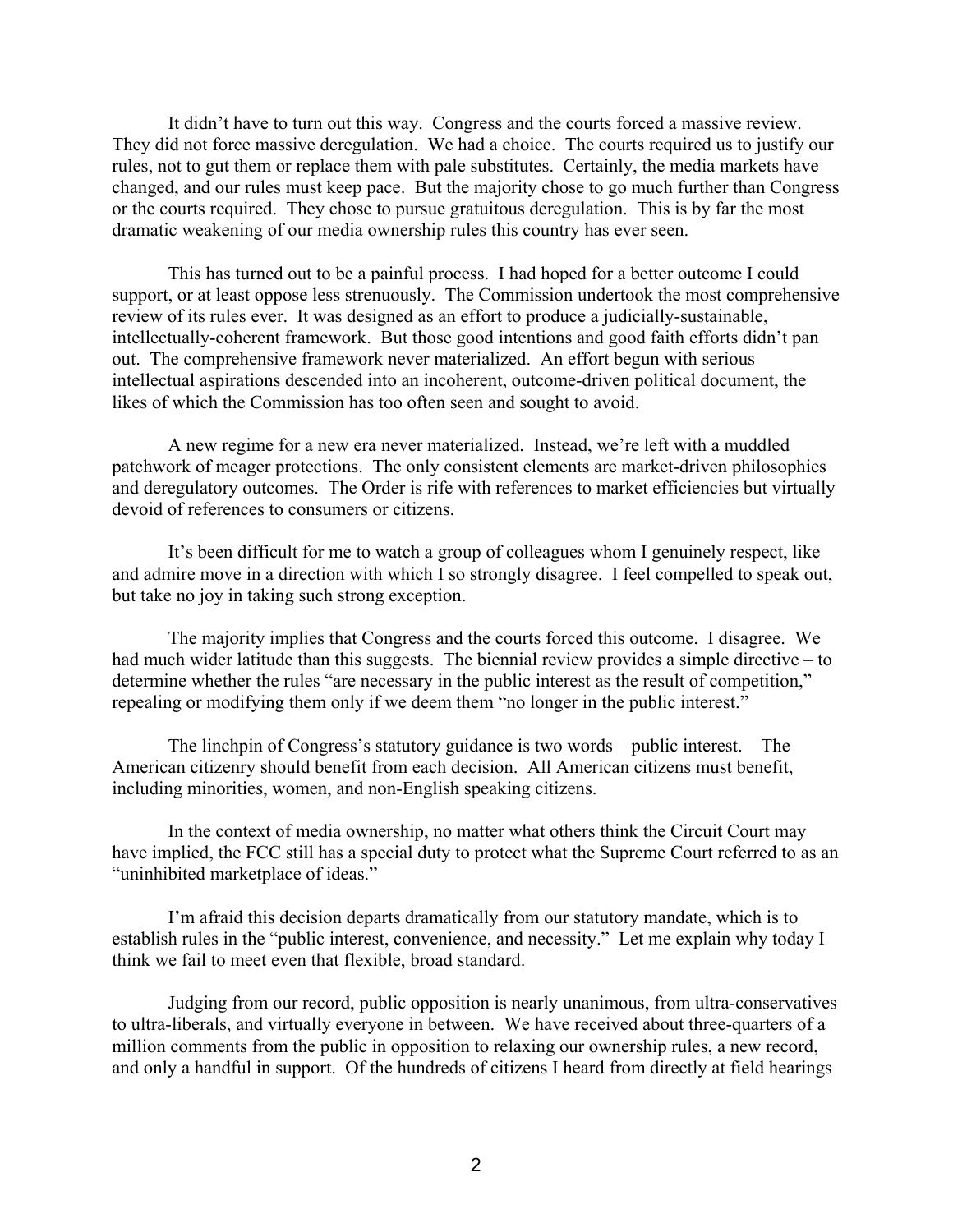across the country, not one stood up to call for relaxing the rules. Of the thousands of e-mails I personally received, I saw only one didn't oppose allowing further media concentration.

The American people appear united in believing that media concentration has gone too far already and should go no further.

I've heard it said we can't make this decision by polls or by weighing postcards. Fair enough.

But the statute doesn't let us simply dismiss the public's views with a passing reference in one paragraph, as this item currently does. The public apparently has no interest in further media concentration. Does the majority really know what's better for the public than the three quarters of a million citizens who are motivated enough to contact the Commission or attend field hearings? We should not assume that those people who took the time to alert us to their deep-seated concerns, with 99.9 percent in opposition, are wrong unless there is overwhelming evidence proving it. Here, just the opposite is true. There is plenty of evidence the people are right.

The public is joined by bipartisan chorus of caution from over 150 Members of Congress. Organizations from nearly every political stripe, from the National Rifle Association to the National Organization for Women, expressed grave doubt about the wisdom of allowing greater consolidation. We heard from artists, academics, media moguls -- Republicans, and Democrats.

It has been said that the public comments we received are too simple and offer no substantive basis from which to make our decision. I beg to differ. I have read a lot of their comments, and I've listened to hundreds of people firsthand in city halls, schools churches and meeting rooms.

Let me tell you, the Americans we heard from know what they're talking about. This is the media they view every day. They take it very personally, and they are very articulate and substantive in what they say.

We have heard from people who have collectively spent billions of hours watching TV, listening to the radio and reading newspapers. There is no better expert witness than the American people. There is no more objective jury.

But today's decision overrides their better judgment. It instead relies on the reasoning of a handful of powerful media companies who have a vested financial interest. Those who stand to benefit by buying and selling the public airwaves won out over the public.

Anyone who questions whether consolidation can cause harm need only look to the experience of radio. The most constant refrain I heard from coast to coast was complaints about the homogenization and loss of news coverage on the radio dial since 1996. People begged us not to let happen to television what happened to radio. But the majority did not heed this concern. By ignoring this history, we may be destined to repeat it. Radio is a very sick canary in the coal mine, and we're about to infect television with the same disease.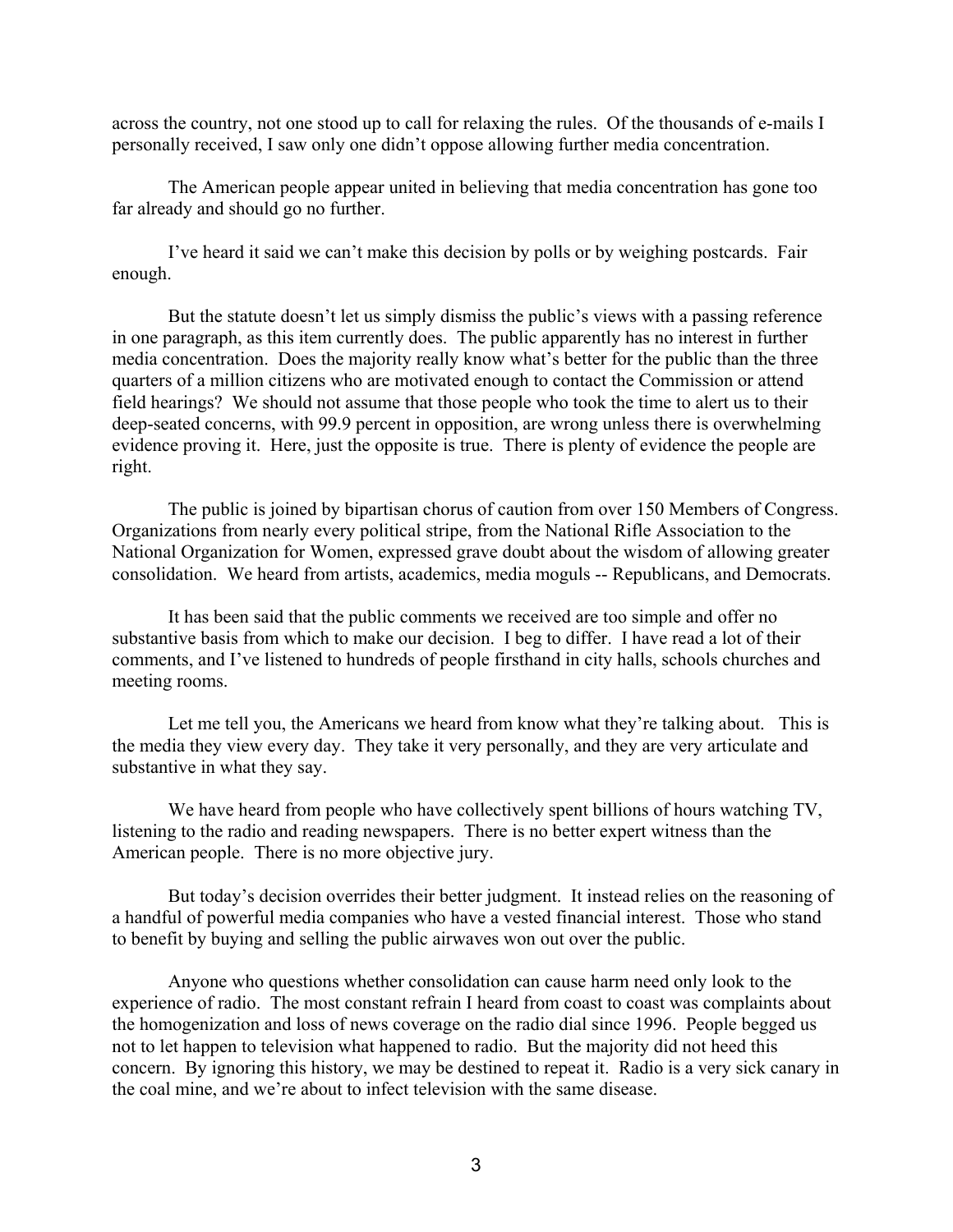I suggested and would have taken another approach. This Order often equates the public interest with the economic interests of media conglomerates. It assumes that efficiencies and cost savings created by mergers will translate into benefits for the public. But it makes no effort to ensure that will actually happen.

We could have easily addressed these concerns. I share the view that given changes in the marketplace, some of these combinations may make sense. I could have supported greater flexibility to evaluate mergers on a case-by-case, market-by-market analysis. That is the only true way to determine if media mergers of this magnitude would actually benefit the public. But the only way to determine the value of a given merger is for the Commission to request companies that seek to merge to demonstrate how, in the case of those particular entities in those particular markets, any efficiencies gained by the merger would be channeled into something positive for the viewing public.

The majority rejected such an approach in favor of bright line rules. They refused even to ask parties that seek to merge to say anything about how many news staff would be retained, the number of hours of local programming planned, cross-programming plans for TV duopolies or the overall impact on news and public affairs programming.

Their stated goal is to achieve more market certainty for entities that seek to merge. They proudly note that establishing set rules facilitates transactions, reduces costs and makes deals more attractive to the capital markets. Another stated goal is to avoid the administrative burden that a case-by-case approach would impose upon the Commission.

The Order actually makes a special effort to proclaim the Commission has no interest in the facts of particular cases since the new rules are the be-all and end-all of what's in the public interest. This implies the Order divined some sort of higher truth as to what works best in every case for the American people. It says we don't want to be bothered with facts that might point in another direction.

In its rigid insistence on fixed rules based on oftentimes arbitrary numbers, the Order ignores our statutory obligation to serve the public interest, convenience, and necessity in favor of the convenience of those who seek to maximize the money they can extract from private sale of the public airwaves. And it favors the Commission's administrative "convenience" ahead of the public interest. We are here to carry out the statute, not subvert it with the excuse that it's too much work to implement. This just won't do when our very democracy is at stake.

The majority's approach simply assumes that if we let media companies merge, they will channel the resulting efficiencies into better programming for the public. Broadcasters have a long and proud tradition of public service I know many will want to carry on. But in the absence of some other compulsion, the logic of marketplace competition and the media companies' fiduciary responsibility to shareholders will require them to maximize profits rather than serve the public interest. The record does not support the dangerous assumption that the many mergers contemplated under these rules will invariably serve the public interest.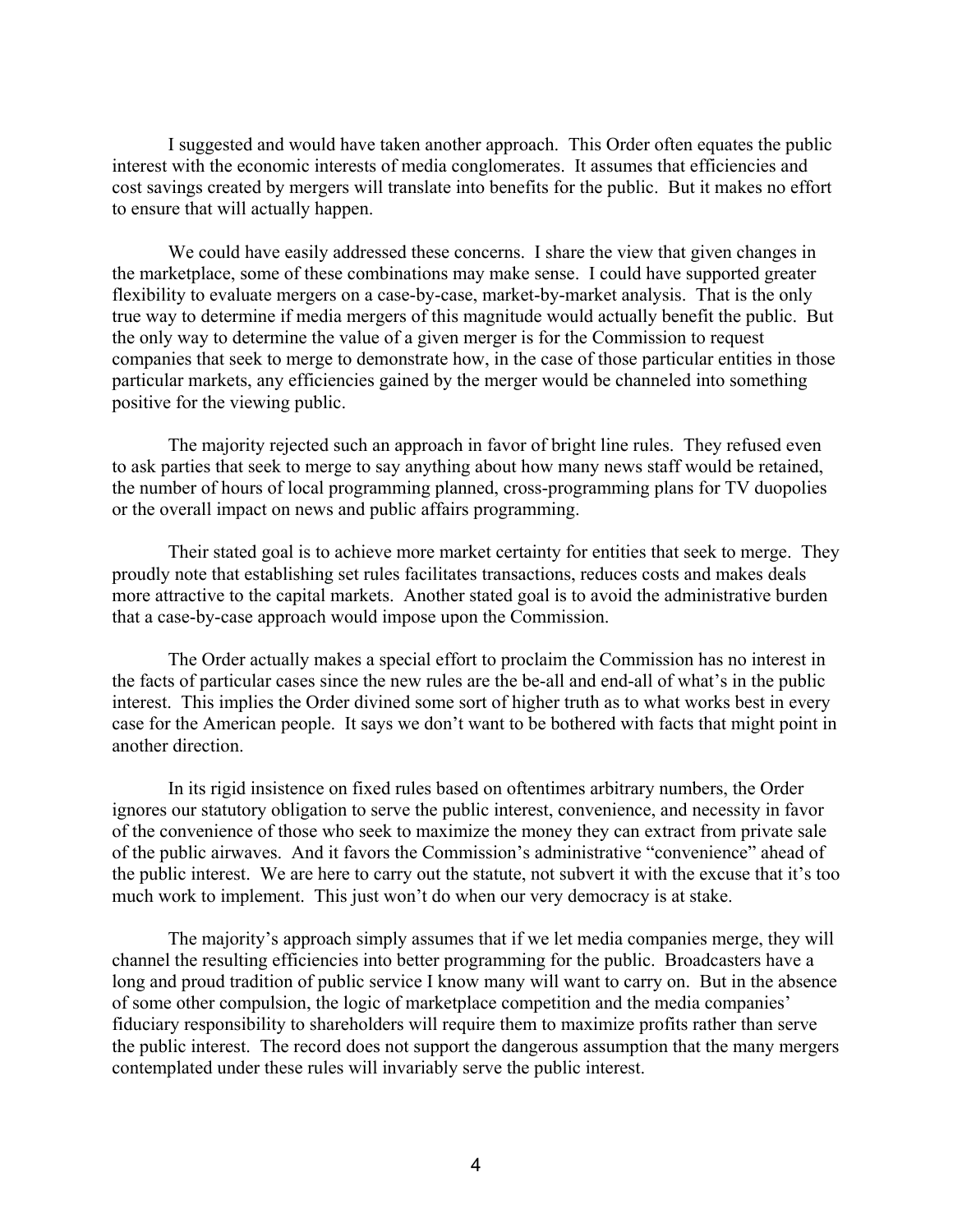One argument in favor of unleashing the media giants is that free over-the-air television is threatened. That's a worthy goal, but the rumors of its demise, widely spread, are greatly exaggerated.

In reality, just last month, broadcast network advertisers spent a record \$9.4 billion in upfront sales for next season, up 13 percent. The Wall Street Journal recently reported that some networks make \$600-\$700 million, though others are less profitable.

It is quite telling that the best case for consolidation is that the networks need to make still more. It's not the FCC's job to make sure every big TV network makes money – that's up to network management. Our first priority is ensuring the American people get a wide range of diverse viewpoints.

The day we will know over-the-air TV is in real trouble is when broadcasters start lining up to turn back their licenses. Today, instead, the value of television stations continues to skyrocket because these licenses are so scarce. One station in Los Angeles sold for \$800 million. Why are the networks so interested in increasing the nationwide cap or acquiring triopolies or duopolies in local markets if this business is on the way down?

It violates every tenet of a free democratic society to let a handful of powerful companies control our media. The public has a right to be informed by a diversity of viewpoints so they can make up their own minds. Without a diverse, independent media, citizen access to information crumbles, along with political and social participation. For the sake of our democracy, we should encourage the widest possible dissemination of free expression through the public airwaves.

Some argue that the concern about the threat to American democracy is overblown since it is so strong and resilient. While our democracy is strong and not about to crumble, does it mean we can afford to weaken it? Doesn't it matter that only half our citizens vote? The same people argue there is plenty of diversity already, so we can afford to lose some. I just don't agree.

Despite the Order's assumption that technological advancements render broadcasters just another voice in a crowd of ever-expanding and fungible media channels, a simple fact remains. No technological advances have made it possible for every person who wants to broadcast in a local community to do so. Nobody yet has figured out how to replicate the spectrum for everyone who wants to broadcast a message. The exclusive right to use the broadcasting spectrum denies it to all others.

The majority completely ignores the reality that neither cable nor the Internet has changed the huge market power granted by federal license to use scarce broadcast spectrum, particularly when that license comes with the requirement to be carried on cable.

It also ignores that people still get the vast bulk of their local news and information from the same places they always have: their local newspaper and local TV stations. And these are the very outlets we are giving the most new flexibility to merge.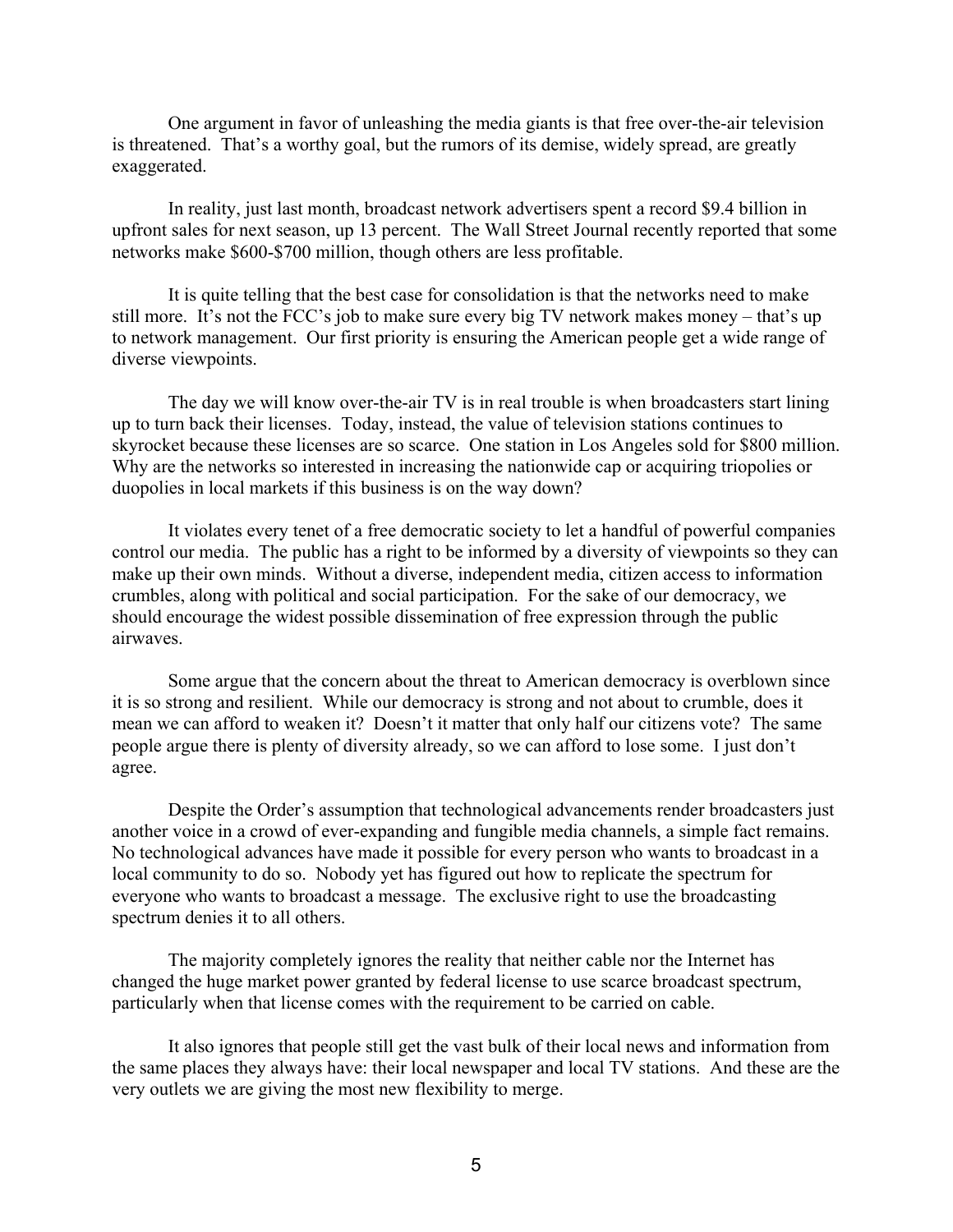Today's bottom line spells an open season on consolidation. In place of our once powerful cross-media limits, only 2.3 percent of the American population will now receive full diversity protection. In contrast, the markets where all remaining cross-media protections have been entirely lifted represent 72.58 percent of the population.

While I agree that some consolidation may be warranted in the very top markets, the leap from protecting 100 percent of the population with full cross-newspaper/broadcast protections to less than 3 percent is dramatic. We are moving to a world where in larger markets one owner can combine the cable system, three television stations, eight radio stations, the dominant newspaper, and the leading Internet provider, not to mention cable networks, magazine publishers and programming studios which could produce the vast bulk of the programming available to those outlets. In my view, it is no exaggeration to say the rules now permit the emergence of a 21<sup>st</sup> Century Citizen Kane on the local level, with perhaps a handful of Citizen Kanes on the national level.

In smaller markets, say the town of Great Falls, Montana with a population of 56,690, under our new rules one entity could own the cable company, the dominant television station, the dominant newspaper, and multiple radio stations. Is this safe for democracy?

 We have heard that relaxing the rules is appropriate because so many Americans can now access so many channels, the Internet and other media. But it turns out the same few verticallyintegrated global media firms own the bulk of what people see. Ownership has become more concentrated. A person can always add more electrical outlets throughout their home, but that doesn't mean they will get their electricity from new sources. The same goes for media outlets.

And we cannot ignore that many citizens have no access to these wonderful new options. Until every American can effectively access these outlets, this Commission should protect the diversity available in the outlets that serve their needs.

Our task, therefore, should be to encourage maximum diversity, not assure a four-voice or six-voice sliver of it. This Order, to the contrary, concludes that there is plenty of diversity already, so we can afford to sacrifice some and have enough left over.

 The public interest means more than just efficiencies and cost savings. Every community has local needs, local elections, local news, local talent, and local culture. While localism reflects a commitment to local news and public affairs programming, it also means much more. It means providing opportunities for local self-expression and reaching out to, developing and promoting local talent. It means making programming decisions to serve local needs. It means allocating resources to address the needs of the community. Localism's many virtues are hard to capture, but may get easier to ignore as companies consolidate.

When this full document is finally made public, I expect it will be torn apart by media experts, academics, consumer groups, activists, and most of all, the American people. They will find it riddled with contradictions, inconsistencies, false assumptions and outcome-driven thinking.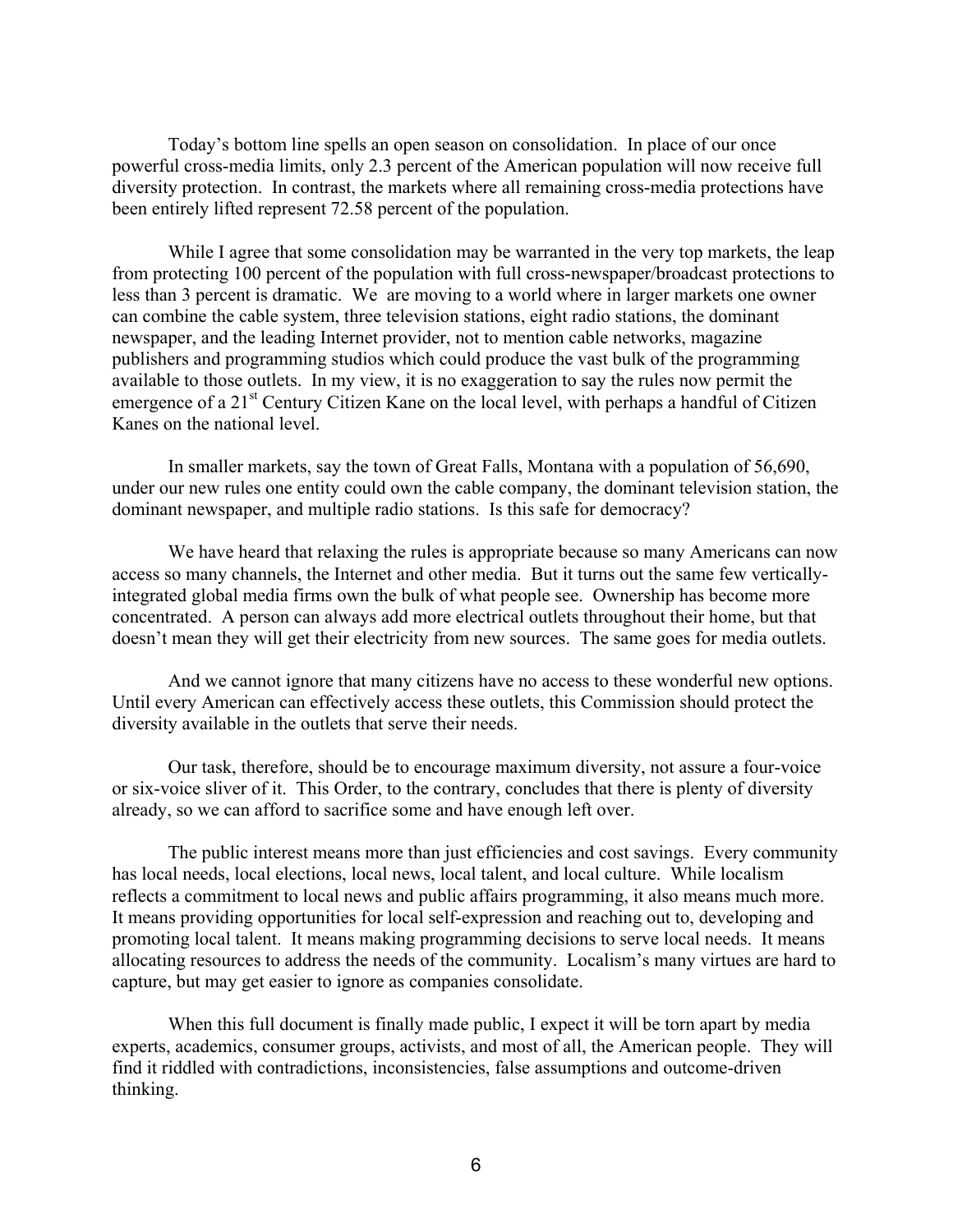I would like to recount some of the most glaring inconsistencies and flawed reasoning behind these new rules. I've got a much longer written critique I will release soon, but will spare you now by summarizing some highlights.

In perhaps the Order's most inexplicable inconsistency, the Majority decides to retain a 50 percent discount for UHF stations in the national television cap, yet fails to apply comparable treatment to the local television rule and cross-media limits. To discount some stations for one rule while failing to do so in others is arbitrary and unjustifiable. If the purpose of this exercise is to update our rules in light of technological developments, we can't ignore some just because we don't like the outcome of more stringent limits.

 In perhaps the most blatant evidence of a results-driven process, the Majority goes out of its way to allow companies to seek waivers of the new bright line rules to achieve greater concentration, while it attempts to deny the statutory right of opponents of mergers to petition to deny a given transaction. It is fundamentally unfair to allow waivers for corporate interests in extenuating circumstances without the corresponding protections to the public.

The Diversity Index was a noble effort that tragically degenerated into an ill-conceived rote formula that even Merlin couldn't decipher. The index is seemingly nothing more than economic jujitsu, an ornate castle built upon a foundation of sand at the ocean's edge.

 After detailing at length the new formula and its underpinnings, the Majority stresses that the index is used only as a basis to draw bright-line rules. But the order specifically denies any person the right to apply this new magical formula to a particular market. In other words, no one can use the FCC's own new methodology to show that an application in a particular market harms the public interest.

Among its many flaws, the index distorts how it calculates the market shares of relevant providers in each local market, resulting in grossly understated measurements of the impact of any particular combination. For example in New York, it treats the Shop At Home TV station the same as the local NBC station. Similarly, with respect to newspapers, the index treats the New York Times the same as the Polish Daily News.

 Despite the quest for empirical footing, the index is premised on admittedly incomplete data. Recognizing that the Nielsen study failed to ask the specific question of the source of local news, the majority marches ahead, cobbling its own data points on local news sources from selective answers to muddled questions.

Against all notions of consistency, the majority unwisely decides that even if a broadcaster is restricted from acquiring a newspaper, the broadcaster can still buy the paper and hold it until its next renewal period – a period of 8 years. This simply underscores the outcomedriven nature of this Order.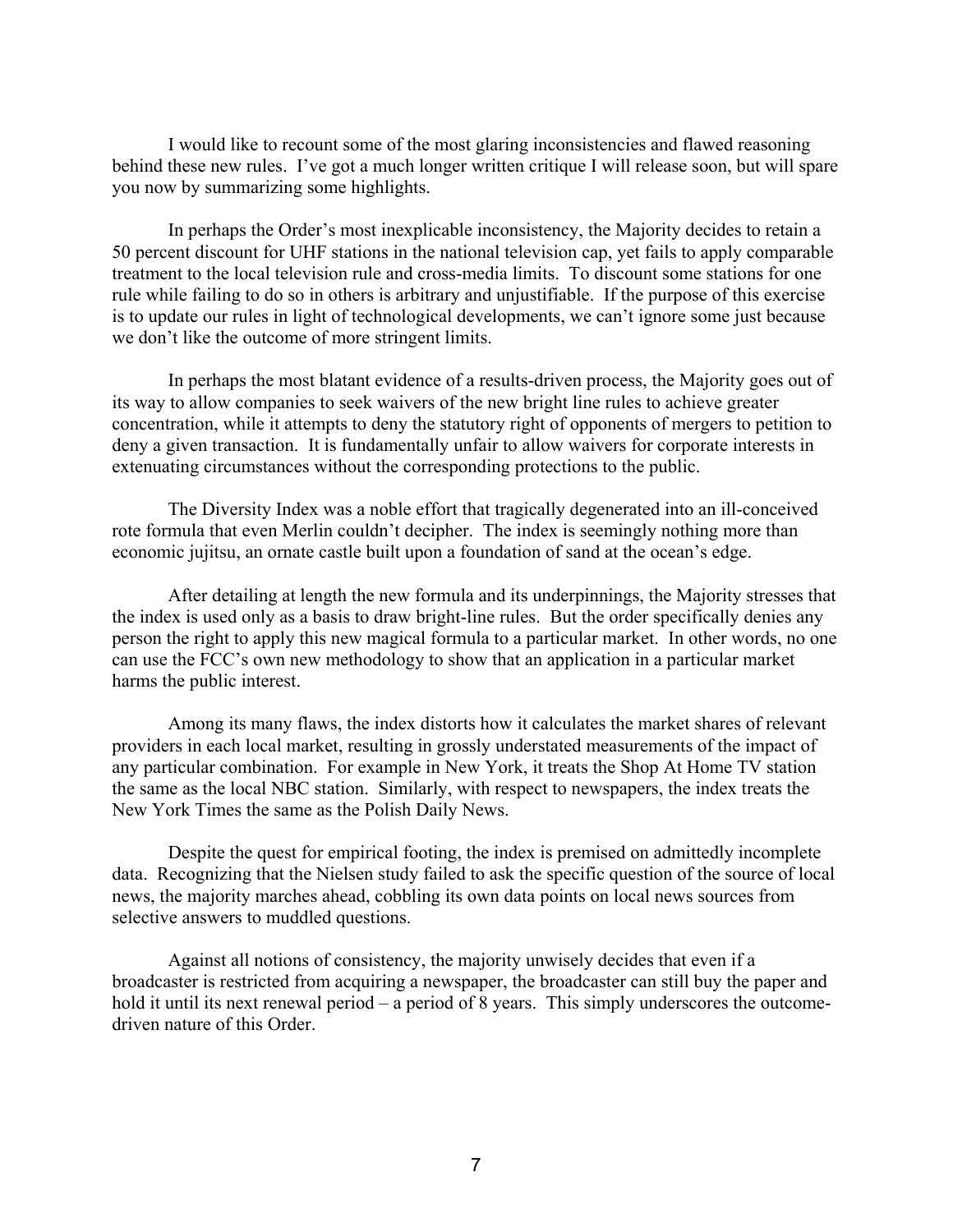On the radio front, the retention of some local radio rules appears an acknowledgment by the majority that they couldn't stomach the fallout from the rapid consolidation of the past seven years. And some actual improvements were made in the market definitions.

 Yet, for all the talk about tightening the radio rules, in several important respects the Order actually further unleashes the industry. It eliminates the radio-TV cross ownership rule. And it eliminates the current limit on the audience or advertising share any one owner can gain through mergers in a local market. For a rule designed solely to address competitive effects of mergers, it is mystifying why the majority would cast aside such a fundamental and economically sound principle as accounting for the measure of power of combined stations. The revised rule now clears the way for mergers that previously were denied or designated for hearing due to the strong likelihood of negative competitive effects.

The Order includes a helpful provision that allows only small businesses --initially -- to buy grandfathered groups of radio clusters that no longer comply with the new market definition. While useful, it may not get used much. Small businesses will encounter great difficulty in raising the capital necessary to buy expensive, large clusters, if they ever even come on the market at all. This is especially true given that the seller could peel off one or two stations and then sell both the remaining cluster and the spin-off stations with no restrictions to an unlimited pool of potential buyers, which will limit the exclusivity of the eligible entity buyer pool.

In my view, adding an admittedly helpful provision that potentially affects a only a handful of stations, if it ever gets used at all, doesn't come close to offsetting the sad truth that small businesses, including those owned by minorities and women, are going to find it even harder in more concentrated and expensive media markets to raise capital, own outlets or have their unique voices heard.

Most alarming is that after only three years, the small business can flip the grandfathered cluster to any large radio or media conglomerate like Clear Channel. Making this approach so ripe for abuse further diminishes the likelihood that it will serve much of a useful purpose, since real disadvantaged businesses will have to bid against companies that plan to sell to wellcapitalized radio giants, raising the price of clusters. The ultimate beneficiaries of this approach could be companies like Clear Channel that could add even more grandfathered clusters than it currently controls.

Today the Commission introduces a new behemoth into our media landscape: a TV triopoly. Where is the empirical evidence supporting this creation in our record? As unjustified by evidence as it may be, this leap is in only nine of top TV markets.

More troubling is the leap in the number of duopolies now permitted. Duopolies are now restricted to sizable markets. But this Order expands duopolies to 162 out of 210 markets, or 95.4 percent of the population. I can't fathom why we would allow such dramatic consolidation across the board with no analysis as to how this will impact individual markets. It's a breathtaking assumption that each of these mergers, all of which will eliminate a local voice, is in the public interest. And I don't believe the record justifies it.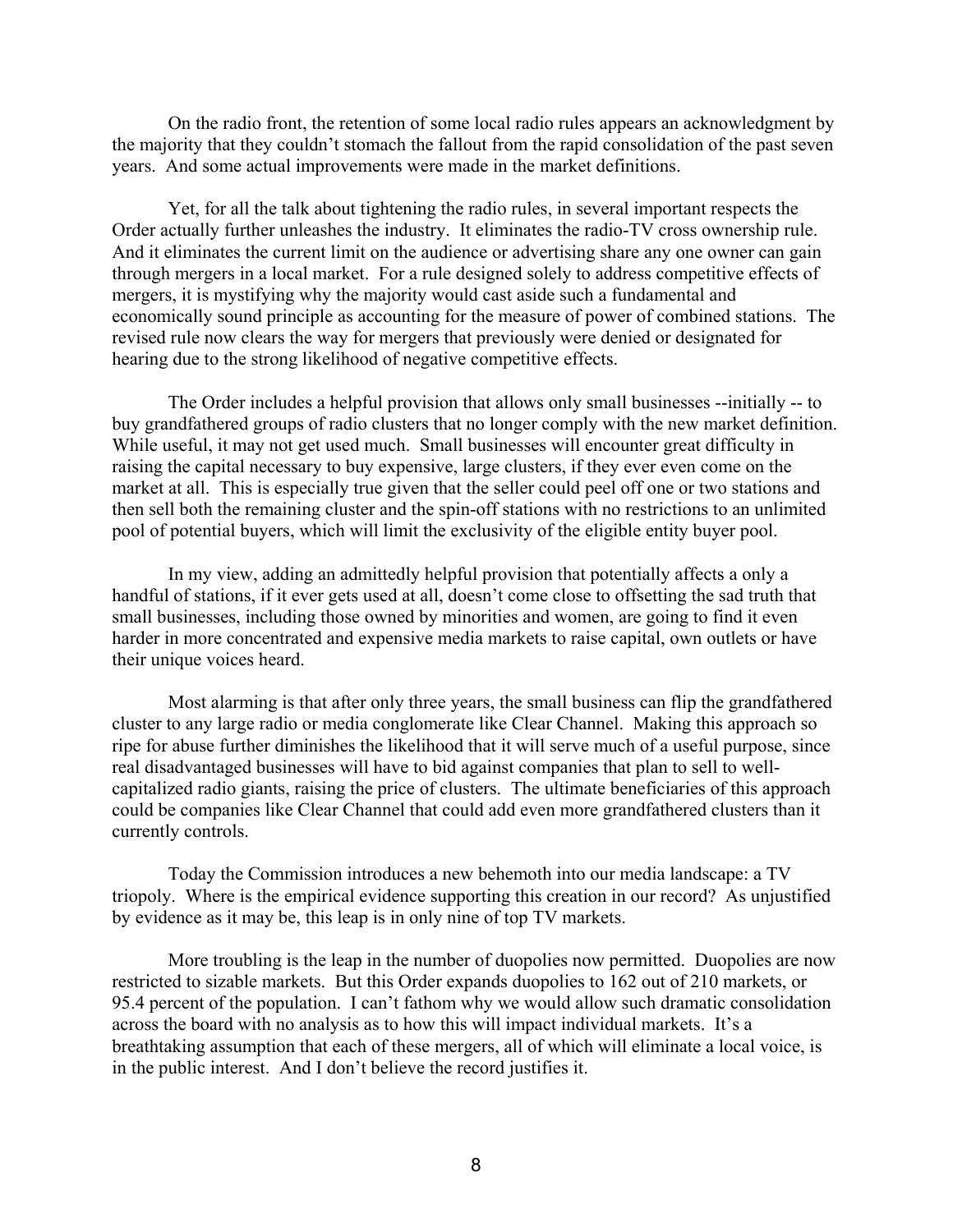I do believe the record demonstrates that further concentration of power in the hands of networks justifies retention of the national network cap at the 35 percent level set by Congress.

The majority has not adequately justified the selection of a new 45 percent cap. It relies exclusively on evidence showing that the largest network station owners possess no greater bargaining power, measured by prime time preemptions, than the smallest network station. This is a thin reed on which to justify a 10-point increase. Moreover, without access to more data, this conclusion is unconvincing.

In the end, we have yet another tradeoff between efficiencies and public interest goals such as localism. Guess who wins. The social benefit of locally originated and oriented programming and program selection to me outweighs the efficiencies of further vertical integration.

Finally, let me explain why I cannot join the majority in voting for retention of the dual network rule. I disagree with the Order's conclusion that diversity no longer underpins this rule. But more importantly, a more rigorous examination of this rule must be conducted in light of the rising tide of Spanish-language broadcasting networks. Just as the rule is retained for the topfour English-language networks, so too should Spanish broadcasting be examined separately. The rapid growth of the Spanish language media in the past several years is having a significant effect on the landscape in which broadcast networks operate. I believe that these developments require us to consider whether to afford Spanish-speakers the same protections available to English-speaking television audiences.

Looking back on how we got here, I am convinced there is little else I could have done to change the outcome. In an effort to moderate the extreme proposals that emerged, I offered suggestions to my colleagues which unfortunately were not incorporated. The turning point when I realized I could not likely support this proposal was when a majority settled on the notion that bright line rules were preferable to making market-by-market determinations as to whether mergers served the public interest.

The Supreme Court has said that "promoting the widespread dissemination of information from a multiplicity of sources" is of the highest order. So safeguarding diversity should not be subject to abstract diversity scenarios or arbitrary decisions that reduce the number of voices people can hear.

I don't mean to suggest that bigness is always bad, or that free enterprise will always fail the public. There is some truth to the arguments that my colleagues make today. There's nothing inherently wrong with earning profits from using public property.

But when it comes to gaining even greater profits at the expense of the cornerstones of our democracy, we must carefully question the effect on the public. Today's rules just don't let the big get bigger, they will effectively prevent smaller entities from breaking in. I would have relaxed the rules more incrementally and shown the public each time how it would benefit.